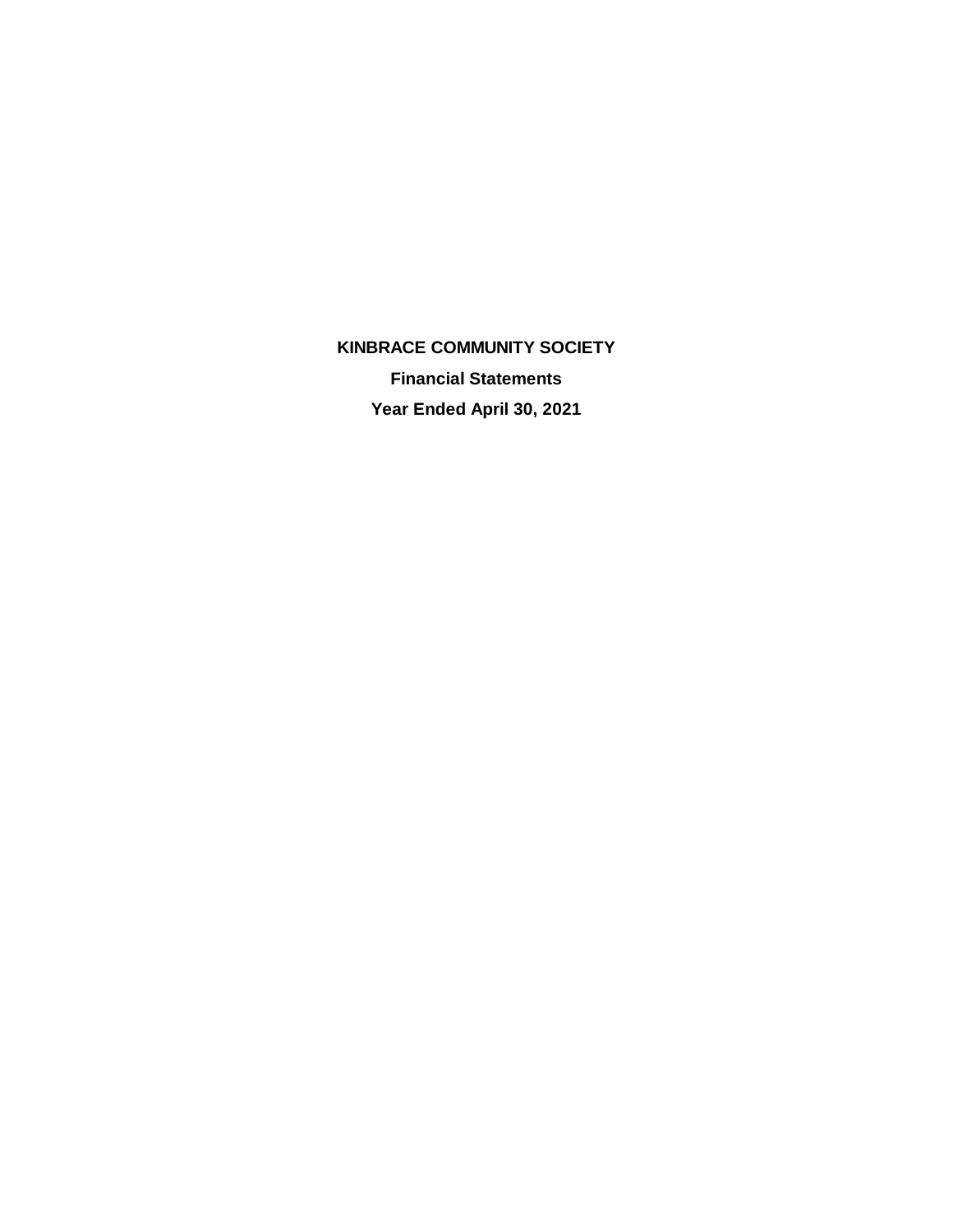|                                                                  | Page     |
|------------------------------------------------------------------|----------|
| INDEPENDENT PRACTITIONER'S REVIEW ENGAGEMENT REPORT              |          |
| <b>FINANCIAL STATEMENTS</b>                                      |          |
| <b>Statement of Financial Position</b>                           | 2        |
| Statement of Revenues and Expenditures and Changes in Net Assets | 3        |
| <b>Statement of Cash Flows</b>                                   | 4        |
| Notes to Financial Statements                                    | $5 - 11$ |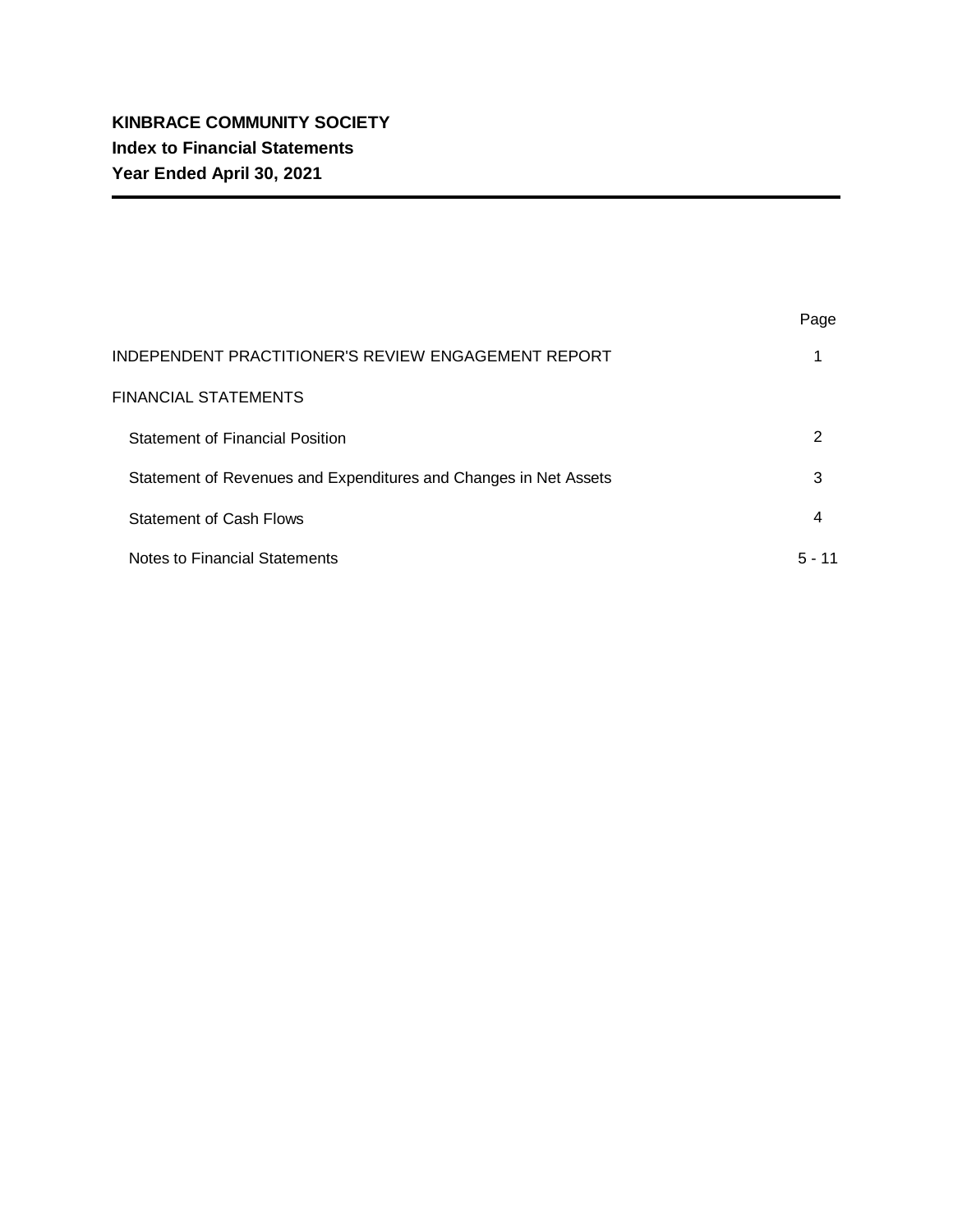

McLaren Trefanenko Inc. 300 - 505 Sixth Street New Westminster, BC V3L 3B9

Phone 604 524 8688 Fax 604 526 0455 www.mti-cpa.com

## **INDEPENDENT PRACTITIONER'S REVIEW ENGAGEMENT REPORT**

### To the Members of Kinbrace Community Society

We have reviewed the accompanying financial statements of Kinbrace Community Society (the Society) that comprise the statement of financial position as at April 30, 2021, and the statements of revenues and expenditures and changes in net assets and cash flows for the year then ended, and a summary of significant accounting policies and other explanatory information.

### *Management's Responsibility for the Financial Statements*

Management is responsible for the preparation and fair presentation of these financial statements in accordance with Canadian accounting standards for not-for-profit organizations (ASNPO), and for such internal control as management determines is necessary to enable the preparation of financial statements that are free from material misstatement, whether due to fraud or error.

### *Practitioner's Responsibility*

Our responsibility is to express a conclusion on the accompanying financial statements based on our review. We conducted our review in accordance with Canadian generally accepted standards for review engagements, which require us to comply with relevant ethical requirements.

A review of financial statements in accordance with Canadian generally accepted standards for review engagements is a limited assurance engagement. The practitioner performs procedures, primarily consisting of making inquiries of management and others within the entity, as appropriate, and applying analytical procedures, and evaluates the evidence obtained.

The procedures performed in a review are substantially less in extent than, and vary in nature from, those performed in an audit conducted in accordance with Canadian generally accepted auditing standards. Accordingly, we do not express an audit opinion on these financial statements.

### *Conclusion*

Based on our review, nothing has come to our attention that causes us to believe that the financial statements do not present fairly, in all material respects, the financial position of Kinbrace Community Society as at April 30, 2021, and the results of its operations and its cash flows for the year then ended in accordance with ASNPO.

New Westminster, BC

Mc Laner Tuckulung Ing

September 20, 2021 Chartered Professional Accountants

**PLANNING** 

**AUDIT** 

**ACCOUNTING**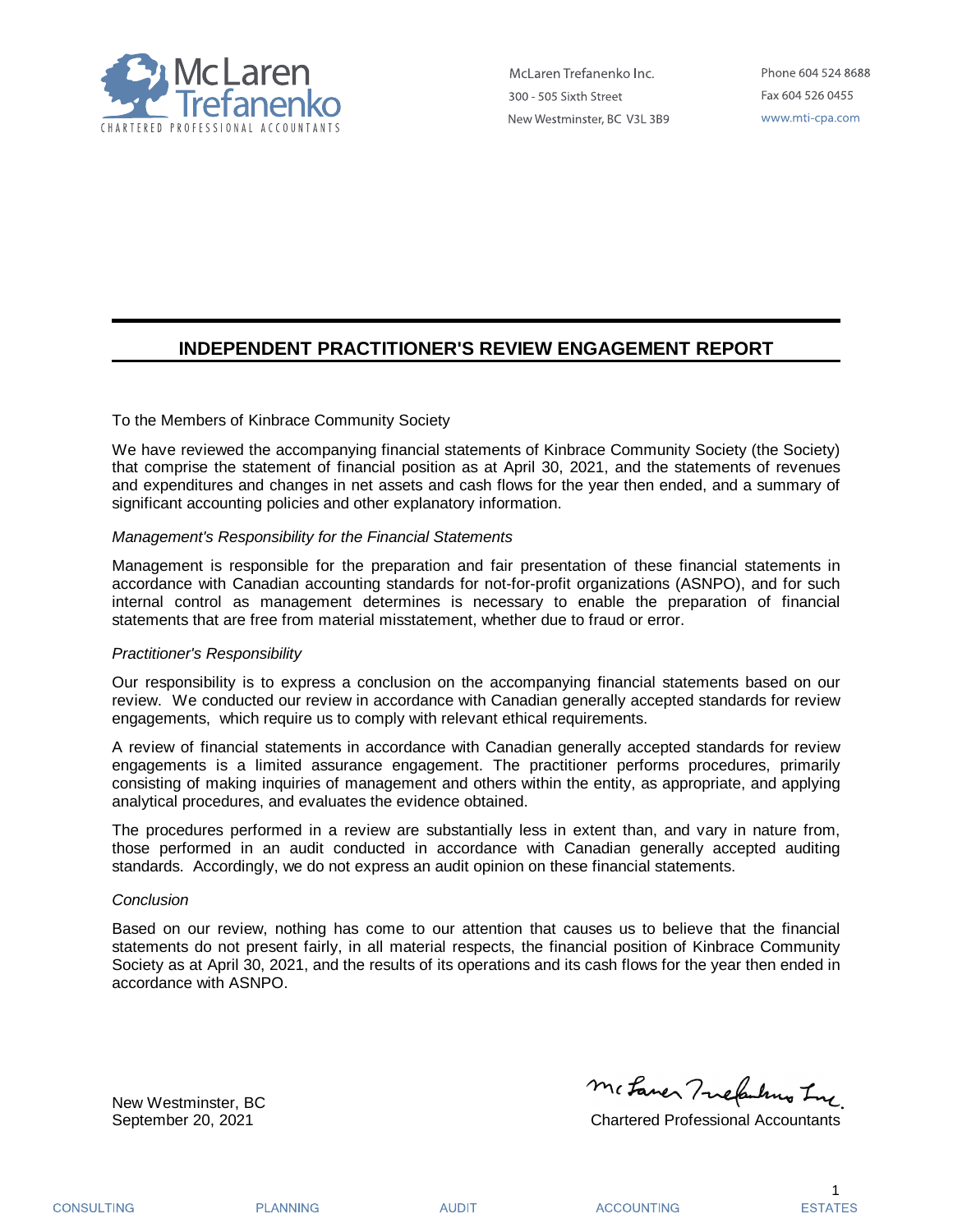# **KINBRACE COMMUNITY SOCIETY Statement of Financial Position**

**April 30, 2021**

|                                                     | 2021          | 2020          |
|-----------------------------------------------------|---------------|---------------|
|                                                     |               |               |
| <b>ASSETS</b>                                       |               |               |
| <b>CURRENT</b>                                      |               |               |
| Cash and cash equivalents                           | \$<br>307,528 | \$<br>160,139 |
| Term deposits                                       | 81,676        | 80,351        |
| Accounts receivable (Note 3)<br>Interest receivable | 96,969<br>62  | 26,714<br>222 |
| Goods and services tax recoverable                  | 1,879         | 1,792         |
| Prepaid expenses                                    | 8,218         | 645           |
|                                                     |               |               |
|                                                     | 496,332       | 269,863       |
| CAPITAL ASSETS (Note 4)                             | 11,971        | 13,832        |
|                                                     | \$<br>508,303 | \$<br>283,695 |
|                                                     |               |               |
| <b>LIABILITIES AND NET ASSETS</b>                   |               |               |
| <b>CURRENT</b>                                      |               |               |
| Accounts payable and accrued liabilities            | \$<br>16,040  | \$<br>46,288  |
| Wages payable                                       | 15,623        | 12,131        |
| Payroll deductions payable                          | 4,893         | 3,757         |
| Deferred contributions (Note 5)                     | 120,128       | 155,648       |
| Deferred rental income                              | 1,300         | 2,000         |
|                                                     | 157,984       | 219,824       |
| <b>NET ASSETS</b>                                   |               |               |
| Invested in capital assets                          | 11,971        | 13,832        |
| Unrestricted                                        | 338,348       | 50,039        |
|                                                     |               |               |
|                                                     | 350,319       | 63,871        |
|                                                     | \$<br>508,303 | \$<br>283,695 |

COMMITMENTS *(Note 7)*

**ON BEHALFOF THE BOARD**  $\frac{1}{2}$ *Director* 

 $\frac{1}{2}$ *Director*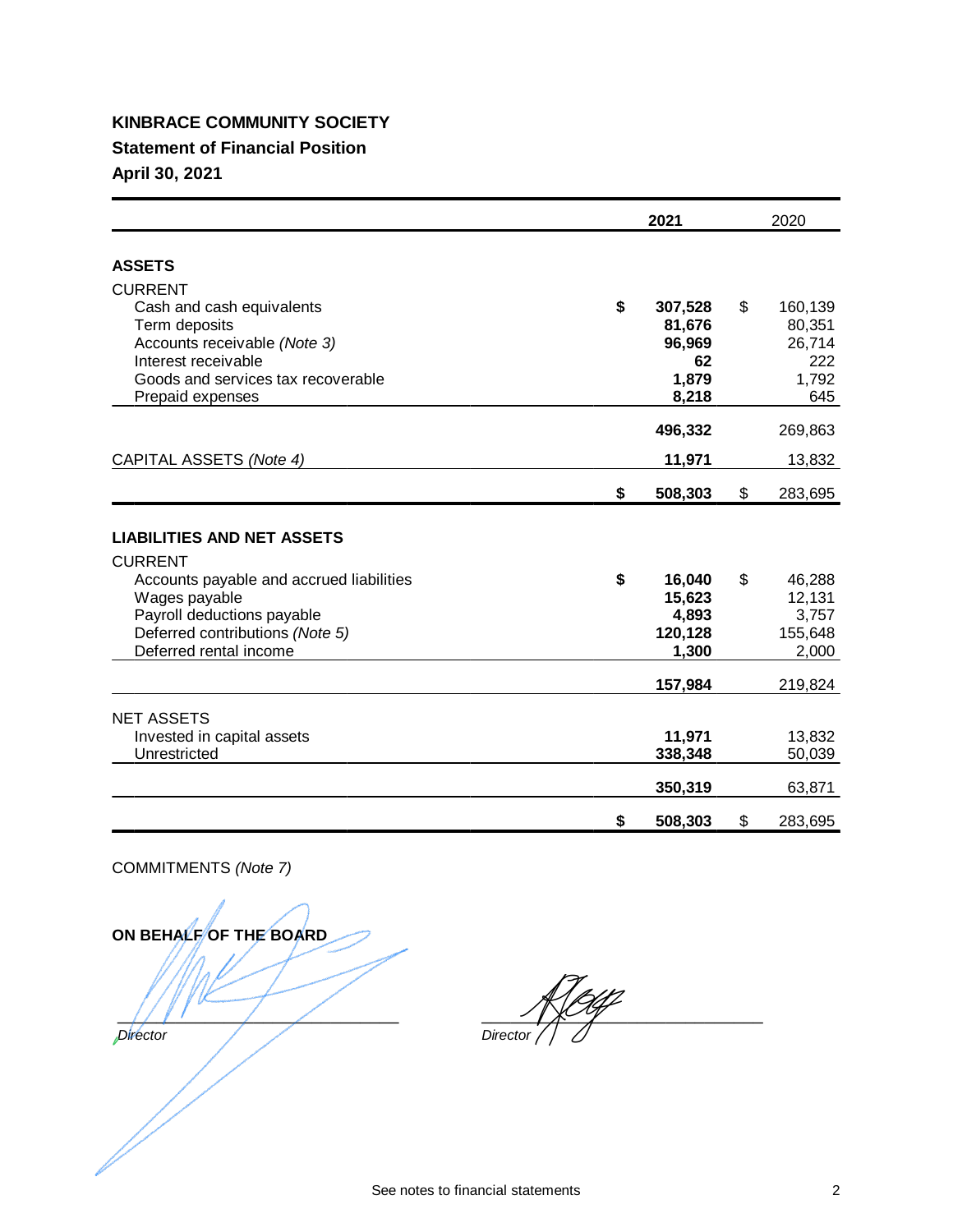# **KINBRACE COMMUNITY SOCIETY**

## **Statement of Revenues and Expenditures and Changes in Net Assets**

**Year Ended April 30, 2021**

|                                                               | 2021          | 2020          |
|---------------------------------------------------------------|---------------|---------------|
| <b>REVENUES</b>                                               |               |               |
| Contributions from not-for-profit organizations (Notes 5, 10) | \$<br>582,035 | \$<br>313,353 |
| Fundraising - Ride for Refuge (Note 10)                       | 92,155        | 54,418        |
| Donations from individuals                                    | 87,053        | 78,151        |
| <b>CHIMP and CanadaHelps</b>                                  | 83,626        | 79,444        |
| Rental income (Note 10)                                       | 49,245        | 67,724        |
| Interest income                                               | 1,192         | 1,920         |
| Donations from businesses                                     |               | 1,700         |
|                                                               | 895,306       | 596,710       |
| <b>EXPENSES</b>                                               |               |               |
| Administration costs                                          | 7,270         | 11,850        |
| Amortization                                                  | 8,278         | 8,243         |
| Camping (Note 10)                                             |               | 9,208         |
| Capacity building                                             | 230           | 748           |
| Community meals                                               | 2,130         | 4,951         |
| Employee benefits                                             | 50,091        | 49,253        |
| Insurance                                                     | 5,743         | 5,448         |
| Marketing and promotion (Note 9)                              | 24,051        | 8,285         |
| Office                                                        | 6,342         | 6,105         |
| Operating costs - housing (Note 10)                           | 23,596        | 9,077         |
| Professional fees                                             | 10,290        | 8,354         |
| Program costs                                                 | 77,301        | 79,008        |
| <b>Rent and utilities</b>                                     | 56,062        | 55,870        |
| Salaries and wages                                            | 460,212       | 410,886       |
| Small furnishings                                             | 5,167         | 6,122         |
| Staff and volunteer development                               | 1,358         | 1,744         |
| Transportation                                                | 2,708         | 4,825         |
|                                                               | 740,829       | 679,977       |
| <b>EXCESS (DEFICIENCY) OF REVENUES OVER EXPENSES FROM</b>     |               |               |
| <b>OPERATIONS</b>                                             | 154,477       | (83, 267)     |
| OTHER INCOME                                                  |               |               |
| Canada Emergency Wage Subsidy (Note 10)                       | 131,971       | 20,144        |
| NET EXCESS (DEFICIENCY) OF REVENUES OVER EXPENSES             | 286,448       | (63, 123)     |
| NET ASSETS - BEGINNING OF YEAR                                | 63,871        | 126,994       |
| <b>NET ASSETS - END OF YEAR</b>                               | \$<br>350,319 | \$<br>63,871  |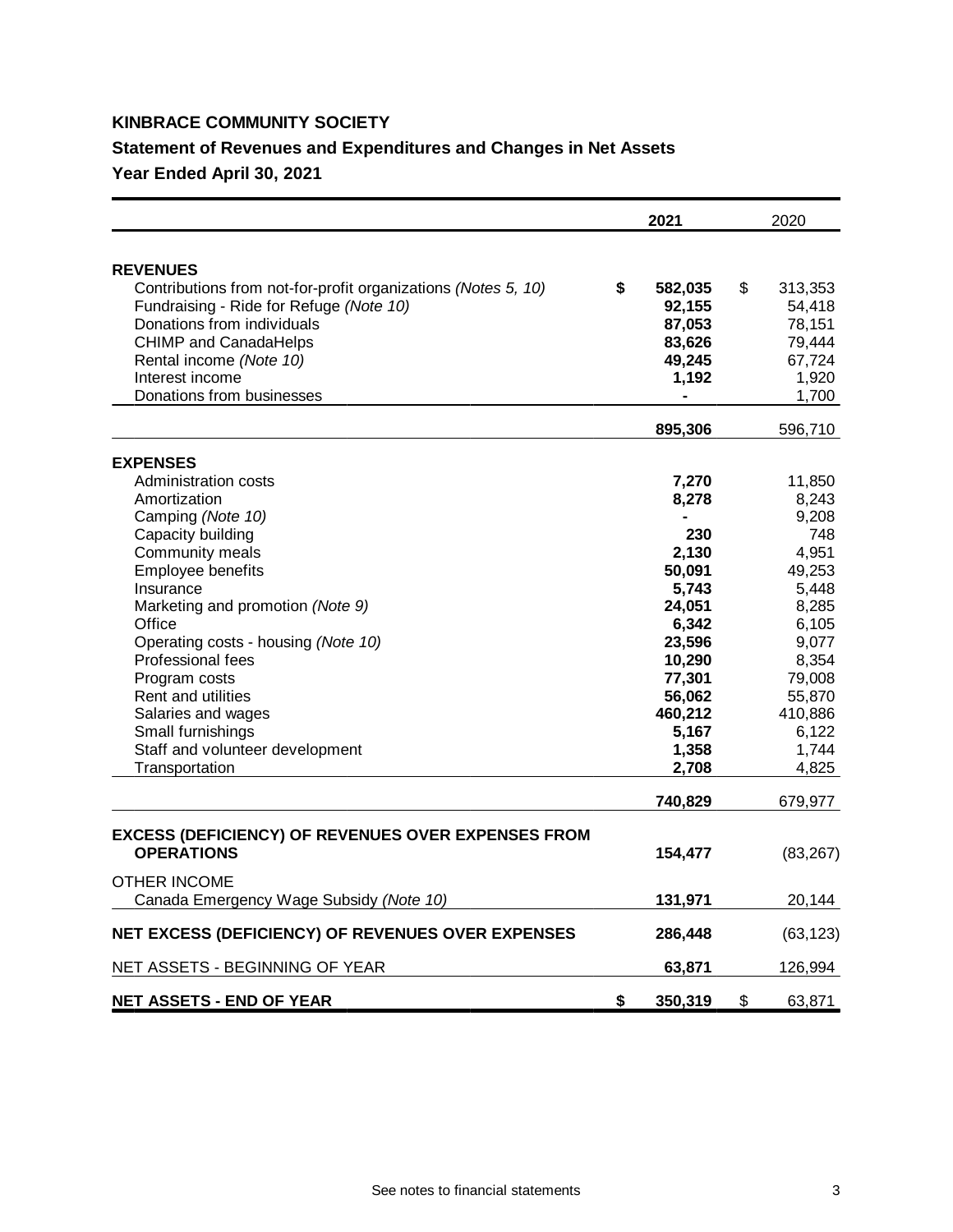## **KINBRACE COMMUNITY SOCIETY**

## **Statement of Cash Flows**

**Year Ended April 30, 2021**

|                                                                           | 2021          | 2020            |
|---------------------------------------------------------------------------|---------------|-----------------|
| <b>OPERATING ACTIVITIES</b>                                               |               |                 |
| Excess (deficiency) of revenues over expenses<br>Item not affecting cash: | \$<br>286,448 | \$<br>(63, 123) |
| Amortization of capital assets                                            | 8,278         | 8,243           |
|                                                                           | 294,726       | (54, 880)       |
| Changes in non-cash working capital:                                      |               |                 |
| Accounts receivable                                                       | (70, 255)     | 39,786          |
| Interest receivable                                                       | 160           | 106             |
| Prepaid expenses                                                          | (7, 573)      | 699             |
| Accounts payable                                                          | (30, 248)     | 22,927          |
| Wages payable                                                             | 3,492         | 194             |
| Payroll deductions payable                                                | 1,136         | (173)           |
| Goods and services tax payable                                            | (87)          | 919             |
| Deferred contributions                                                    | (35, 520)     | 50,334          |
| Deferred rental income                                                    | (700)         | (800)           |
|                                                                           | (139, 595)    | 113,992         |
| Cash flow from operating activities                                       | 155,131       | 59,112          |
| <b>INVESTING ACTIVITIES</b>                                               |               |                 |
| Purchase of term deposit                                                  | (81, 676)     | (80, 351)       |
| Redemption of term deposit                                                | 80,351        | 78,386          |
| Purchase of capital assets                                                | (6, 417)      | (7, 466)        |
| Cash flow used by investing activities                                    | (7, 742)      | (9, 431)        |
| <b>INCREASE IN CASH FLOW</b>                                              | 147,389       | 49,681          |
| Cash - beginning of year                                                  | 160,139       | 110,458         |
| <b>CASH - END OF YEAR</b>                                                 | \$<br>307,528 | \$<br>160,139   |
| <b>CASH CONSISTS OF:</b>                                                  |               |                 |
| Cash and cash equivalents                                                 | \$<br>307,528 | \$<br>160,139   |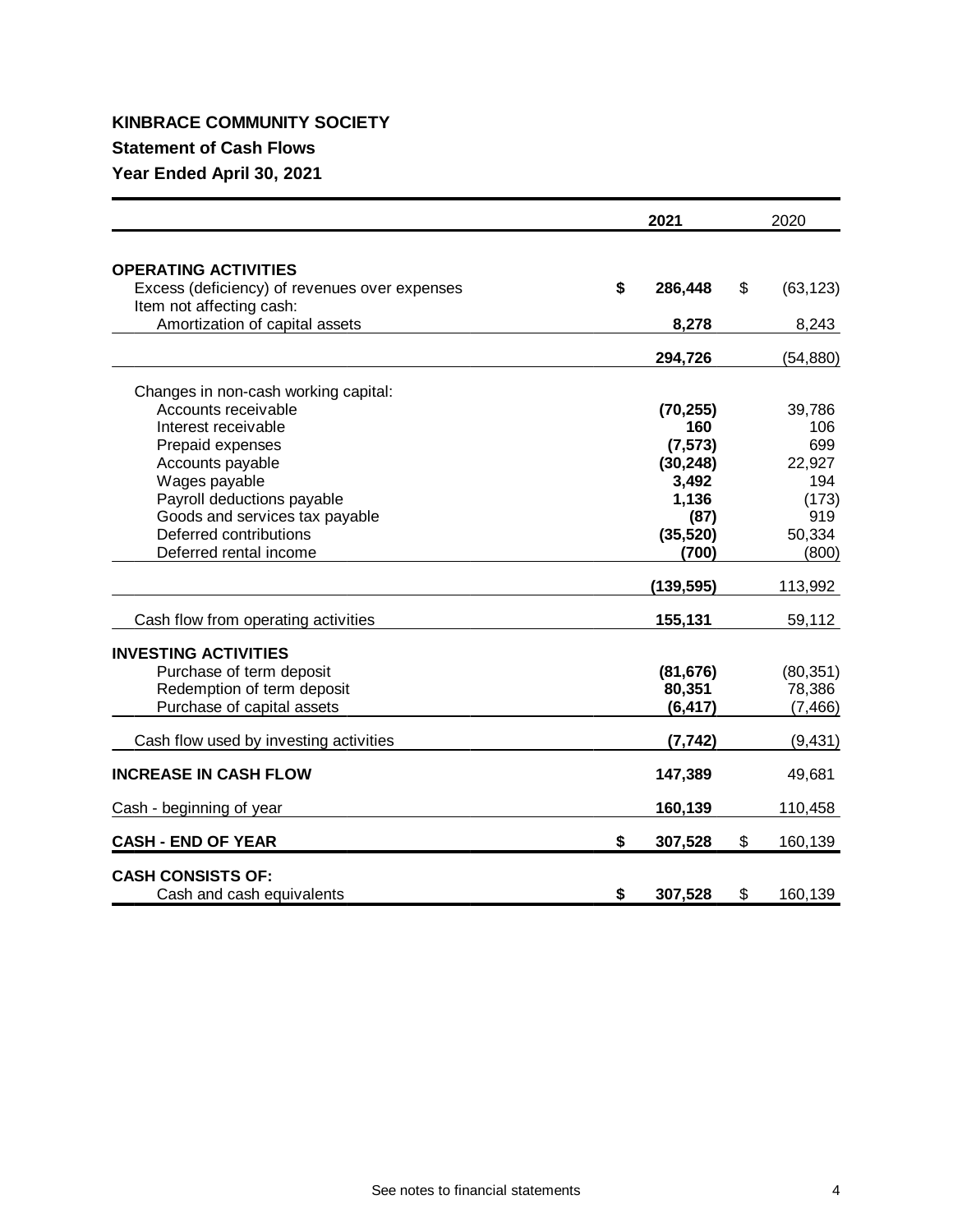### 1. GENERAL

Kinbrace Community Society (the "Society") is a not-for-profit organization incorporated provincially under the Society Act of British Columbia. The Society is a registered charity and is exempt from the payment of income taxes under the Income Tax Act.

The Society strives to inspire transformative communities where refugee claimants and Canadians flourish together. The Society achieves this mission and vision through its Housing, Wellness, Protection, Employment, Community, and Beyond Refuge programs.

The Society is partnering with Co:Here Foundation to replicate its transitional housing model. The Society hopes to complete planning by mid-2023, with the new building opening to residents by 2029.

### 2. SUMMARY OF SIGNIFICANT ACCOUNTING POLICIES

### Basis of presentation

The financial statements were prepared in accordance with Canadian accounting standards for notfor-profit organizations (ASNPO).

### Cash and cash equivalents

Cash and cash equivalents include bank balances, redeemable term deposits and short-term investments having a maturity period of three months or less from the date of acquisition.

### Revenue recognition

Kinbrace Community Society follows the deferral method of accounting for contributions.

Restricted contributions are recognized as revenue in the year in which the related expenses are incurred. Unrestricted contributions are recognized as revenue when received or receivable if the amount to be received can be reasonably estimated and collection is reasonably assured.

Rental income is recognized based on the terms of the tenancy agreement. Interest and other revenue are recognized when earned. All revenues are recognized when the amount can be reasonably estimated and collection is reasonably assured.

*(continues)*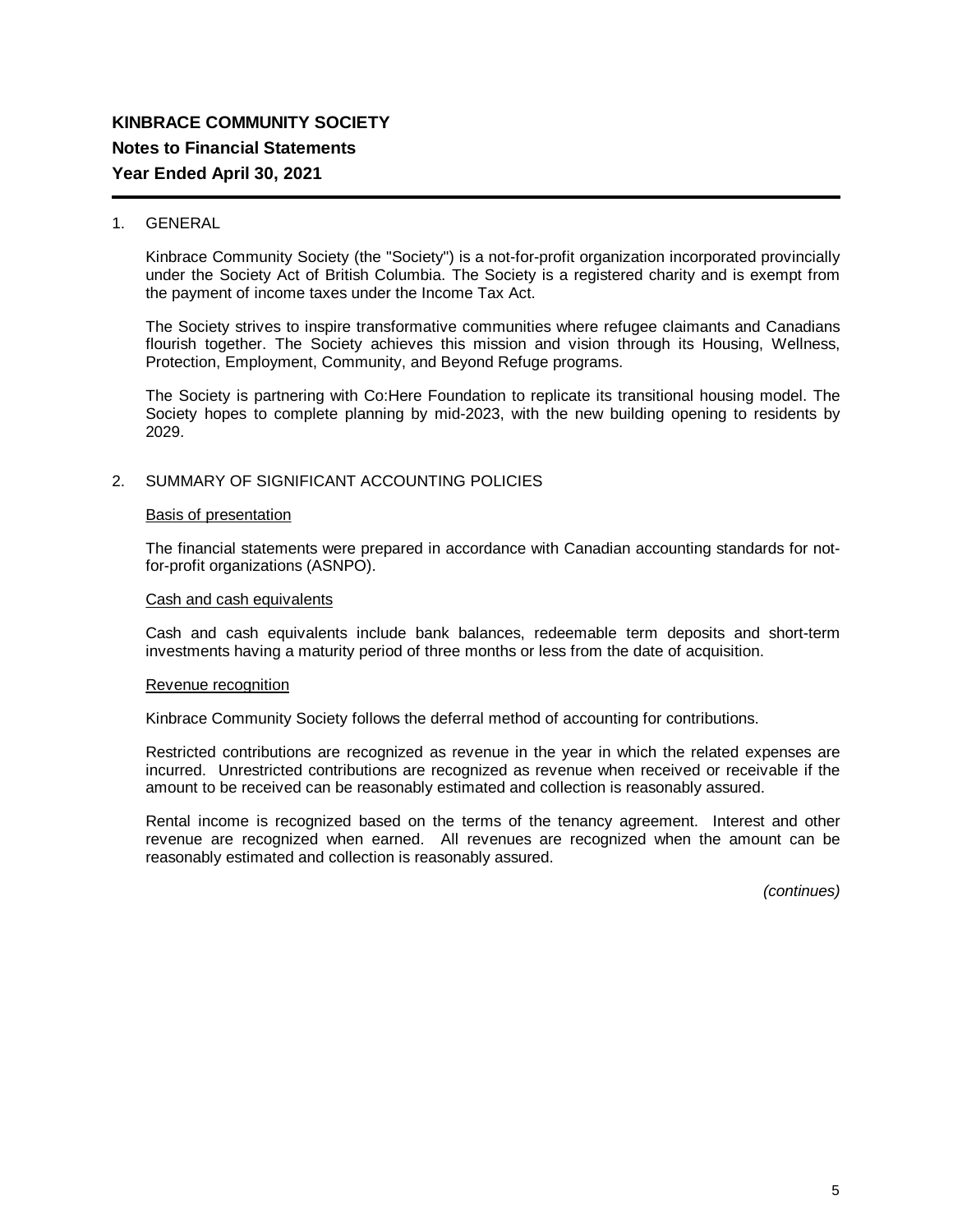### 2. SUMMARY OF SIGNIFICANT ACCOUNTING POLICIES *(continued)*

### Financial instruments

Financial assets and financial liabilities are initially recognized at fair value. The Society subsequently measures all its financial assets and financial liabilities at cost or amortized cost less impairment, if applicable, except for investments, which are measured at fair value.

Changes in fair value are recognized in the statement of revenues and expenditures and changes in net assets. Financial assets are tested for impairment when changes in circumstances indicate the asset could be impaired. Transactions costs on the acquisition, sale, or issue of financial instruments are expensed for those items remeasured at fair value and added to the financial instrument's cost for those measured at amortized cost. Financial assets measured at amortized cost include cash and cash equivalents, term deposits, and accounts receivable. Financial liabilities measured at amortized cost include accounts payable and accrued liabilities.

### Capital assets

Capital assets are stated at cost less accumulated amortization. Contributed capital assets are recorded at fair value at the date of contribution. Capital assets are amortized over their estimated useful lives at the following rates and methods:

| Computer equipment      | 3 years straight-line method |
|-------------------------|------------------------------|
| Furniture and equipment | 5 years straight-line method |
| Leasehold improvements  | 5 years straight-line method |

The Society regularly reviews its capital assets to eliminate obsolete items. Estimates of useful lives of the assets are reviewed every year and adjusted on a prospective basis, if needed.

Capital assets acquired during the year but not placed into use are not amortized until they are placed into use.

### Use of estimates

The preparation of financial statements in accordance with Canadian accounting standards for notfor-profit organizations requires management to make estimates and assumptions that affect the reported amount of assets and liabilities, disclosure of contingent assets and liabilities at the date of the financial statements, and the reported amounts of revenues and expenses during the period. Such estimates are reviewed periodically and any adjustments necessary are reported in earnings in the period in which they become known. Actual results could differ from these estimates

### Contributed services and materials

Volunteers contribute numerous hours per year to assist the Society in carrying out its service delivery activities. Because of the difficulty in determining their fair value, contributed services are not recognized in the financial statements. Contributed materials which are used in the normal course of the Society's operations and would otherwise have been purchased are recorded at their fair value at the date of contribution if the fair value can be reasonably estimated.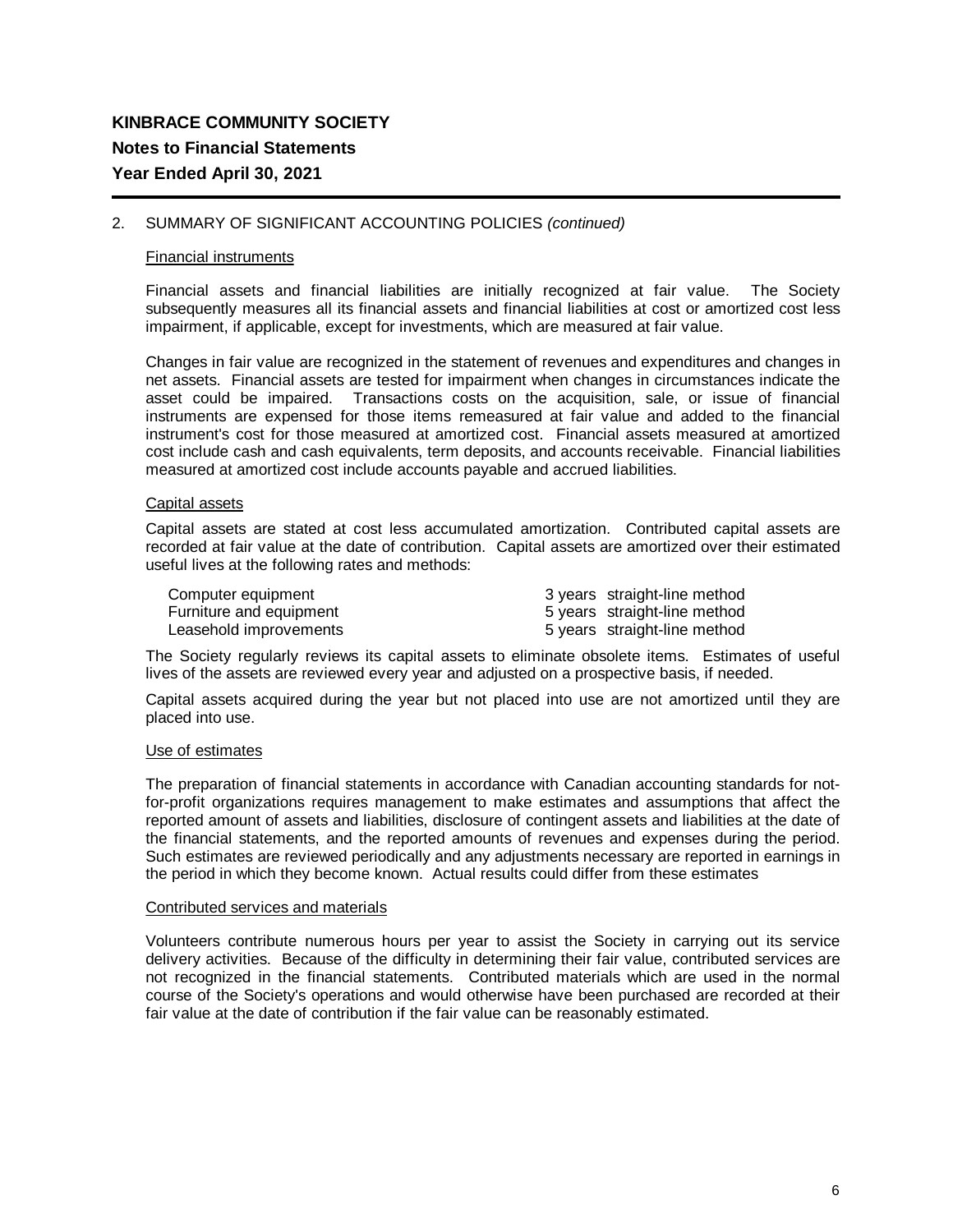## 3. ACCOUNTS RECEIVABLE

|                                                                                         | 2021 |                                    |  | 2020                   |
|-----------------------------------------------------------------------------------------|------|------------------------------------|--|------------------------|
| Contributions receivable<br>Canada Emergency Wage Subsidy receivable<br>Rent receivable | ъ    | 72.044<br>24,925<br>$\blacksquare$ |  | 6,000<br>20.144<br>570 |
|                                                                                         |      | 96.969                             |  | 26,714                 |

## 4. CAPITAL ASSETS

|                                                                         | Cost                            | Accumulated<br>amortization |                          |     | 2021<br>Net book<br>value |    | 2020<br>Net book<br>value |
|-------------------------------------------------------------------------|---------------------------------|-----------------------------|--------------------------|-----|---------------------------|----|---------------------------|
| Computer equipment<br>Furniture and equipment<br>Leasehold improvements | \$<br>24,300<br>9,040<br>14,657 |                             | 18,454<br>8,033<br>9,539 | - S | 5,846<br>1,007<br>5,118   | \$ | 5,946<br>56<br>7,830      |
|                                                                         | \$<br>47.997                    |                             | 36,026                   |     | 11.971                    |    | 13,832                    |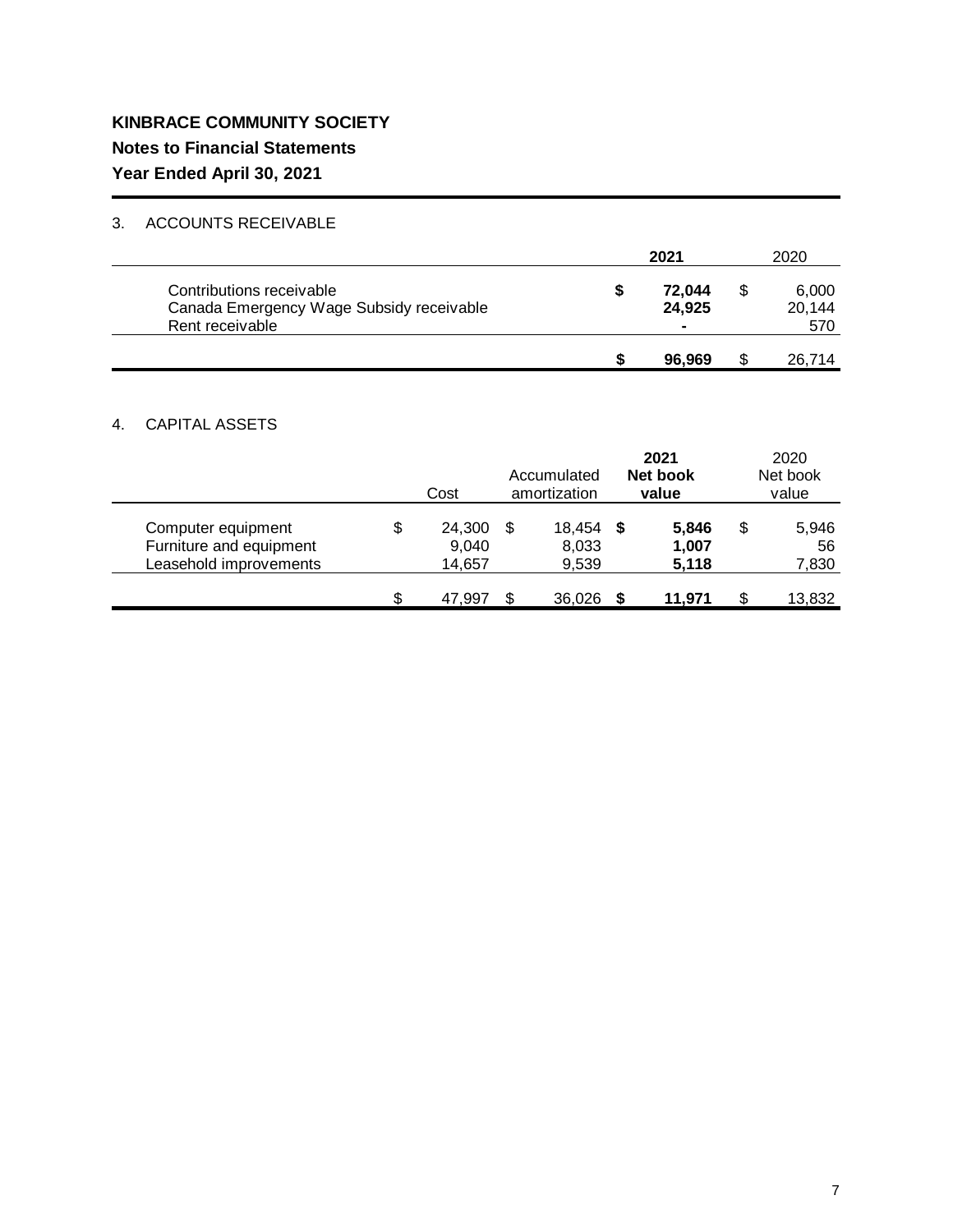### 5. DEFERRED CONTRIBUTIONS

The Society received funding from the following organizations for the delivery of various programs and general operations. Contributions are deferred when corresponding expenditures have not yet been incurred. Changes in the deferred contributions are as follows:

|                                   | Opening        |               | Recognized as |                           |
|-----------------------------------|----------------|---------------|---------------|---------------------------|
|                                   | <b>Balance</b> | Contributions | Revenue       | <b>Ending Balance</b>     |
| City of Vancouver                 | \$<br>2,212    | \$            | \$<br>2,212   | $\boldsymbol{\mathsf{S}}$ |
| Dragon Fire Charitable Foundation | 38,793         |               | 38,793        |                           |
| Giustra Foundation                |                | 5,000         | 5,000         |                           |
| Hawthorne Charitable Foundation   | 40,000         | 40,000        | 40,607        | 39,393                    |
| <b>Houssian Foundation</b>        |                | 49,993        | 42,302        | 7,691                     |
| Law Foundation of BC              | 6,667          | 40,000        | 31,896        | 14,771                    |
| Law Foundation of Ontario         |                | 14,995        | 14,995        |                           |
| Manitoba Law Foundation           |                | 6,000         | 6,000         |                           |
| <b>MOSAIC</b>                     | 13,846         |               | 13,846        |                           |
| Reaching Home through a           |                |               |               |                           |
| partnership with Journey Home     |                |               |               |                           |
| <b>Community Association</b>      | 2,299          | 143,658       | 145,957       |                           |
| Raymond James Canada              |                |               |               |                           |
| Foundation                        |                | 10,000        | 10,000        |                           |
| <b>Seacliff Foundation</b>        |                | 15,000        | 15,000        |                           |
| Second Harvest                    | 5,200          |               | 5,200         |                           |
| Social Planning and Research      |                |               |               |                           |
| Council of BC                     |                | 37,500        | 26,079        | 11,421                    |
| Social Venture Partners Vancouver | 35,167         | 25,000        | 35,167        | 25,000                    |
| <b>Tenth Church Alliance</b>      |                | 3,500         | 1,648         | 1,852                     |
| Vancouver Foundation              | 11,464         | 114,993       | 106,457       | 20,000                    |
| Vancouver Fraser Port Authority   |                | 10,000        | 10,000        |                           |
| Other contributors                |                | 30,876        | 30,876        |                           |
|                                   | \$<br>155,648  | \$<br>546,515 | \$<br>582,035 | \$<br>120,128             |

### 6. RELATED PARTY TRANSACTIONS

One of the Society's housing units was rented to an employee. During the current year, a total of \$2,250 (May - August 2020) in rent was paid by the employee to the Society. The transactions occurred during the normal course of operations and are measured at the exchange amount, which is the amount of consideration agreed by the related parties.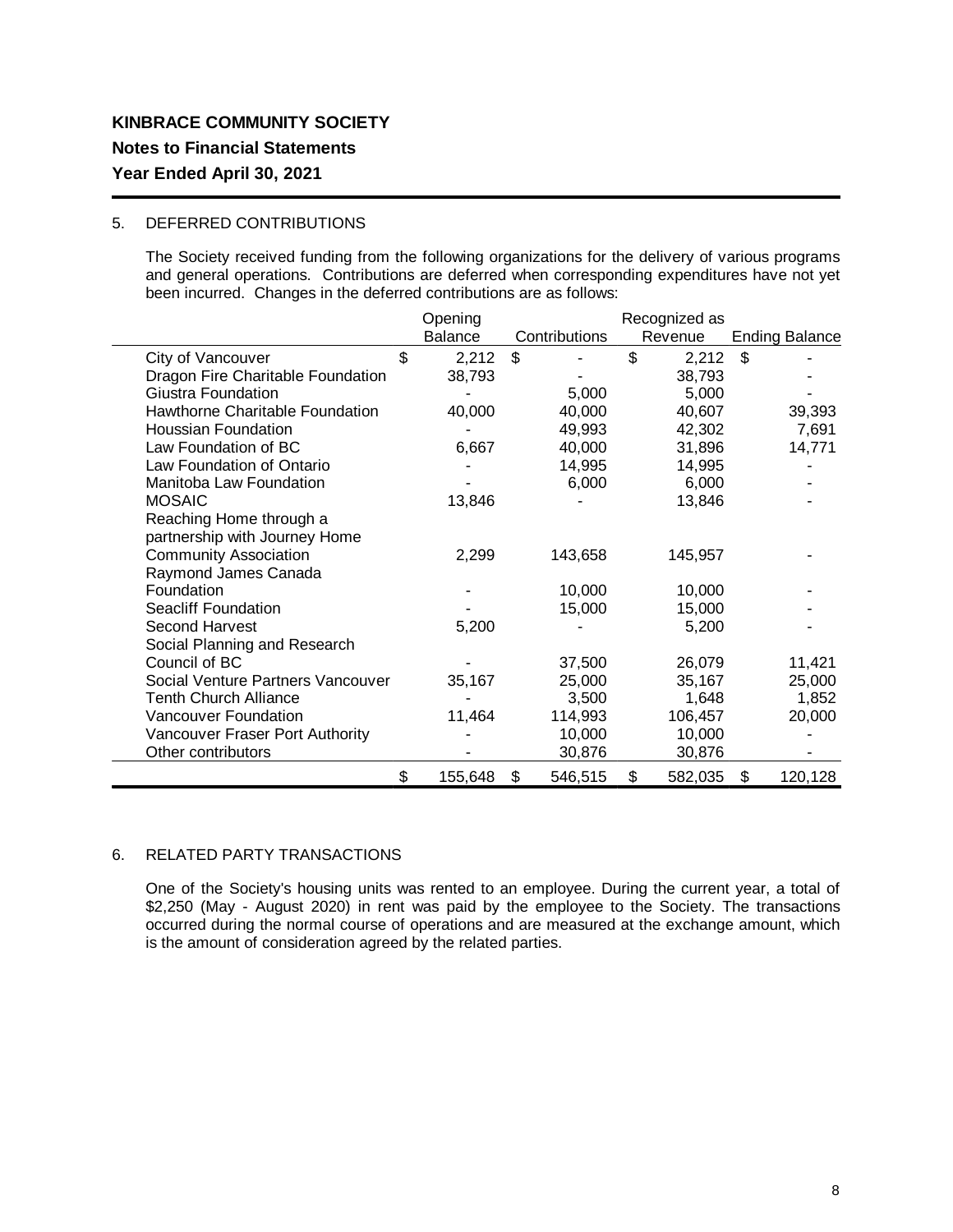### 7. COMMITMENTS

### **Homeless to Housed: A Wrap-Around Welcome for Refugee Families Project**

The Society and the Journey Home Community Association have an agreement for the project funded through Reaching Home: Canada's Homelessness Strategy Employment and Social Development Canada. As part of its agreement with the Journey Home Community Association, the Society commits to providing a minimum of \$110,800 in matching funds (\$90,000 to cover operating costs of housing and support programming and \$20,800 of in-kind contributions for volunteers) towards the success of the Reaching Home project from April 1, 2021 to March 31, 2022.

### **Changing the Way We Welcome Refugee Claimants**

The Society has entered into an agreement for Alexandra Dawley Consulting to conduct a research study that will seek to determine what a values-based, human-centred, and transformational welcome for and with people seeking refuge and protection in Canada should look like. The agreement is effective from June 1, 2021 to December 31, 2021. The maximum fee for the project is \$20,000, including applicable taxes and expenses.

### 8. CREDIT FACILITY

The Society has a credit facility with Vancouver City Savings Credit Union, which includes two credit cards with limits of \$10,000 each.

### 9. AWARENESS EFFORT

The Society is funding and publishing a book written by a former host about their experience living at Kinbrace. The book, "Becoming Neighbours", will articulate Kinbrace's core values of Welcome, Trust, Mutual Transformation, Celebration and Prayer, and make them accessible to a wider audience.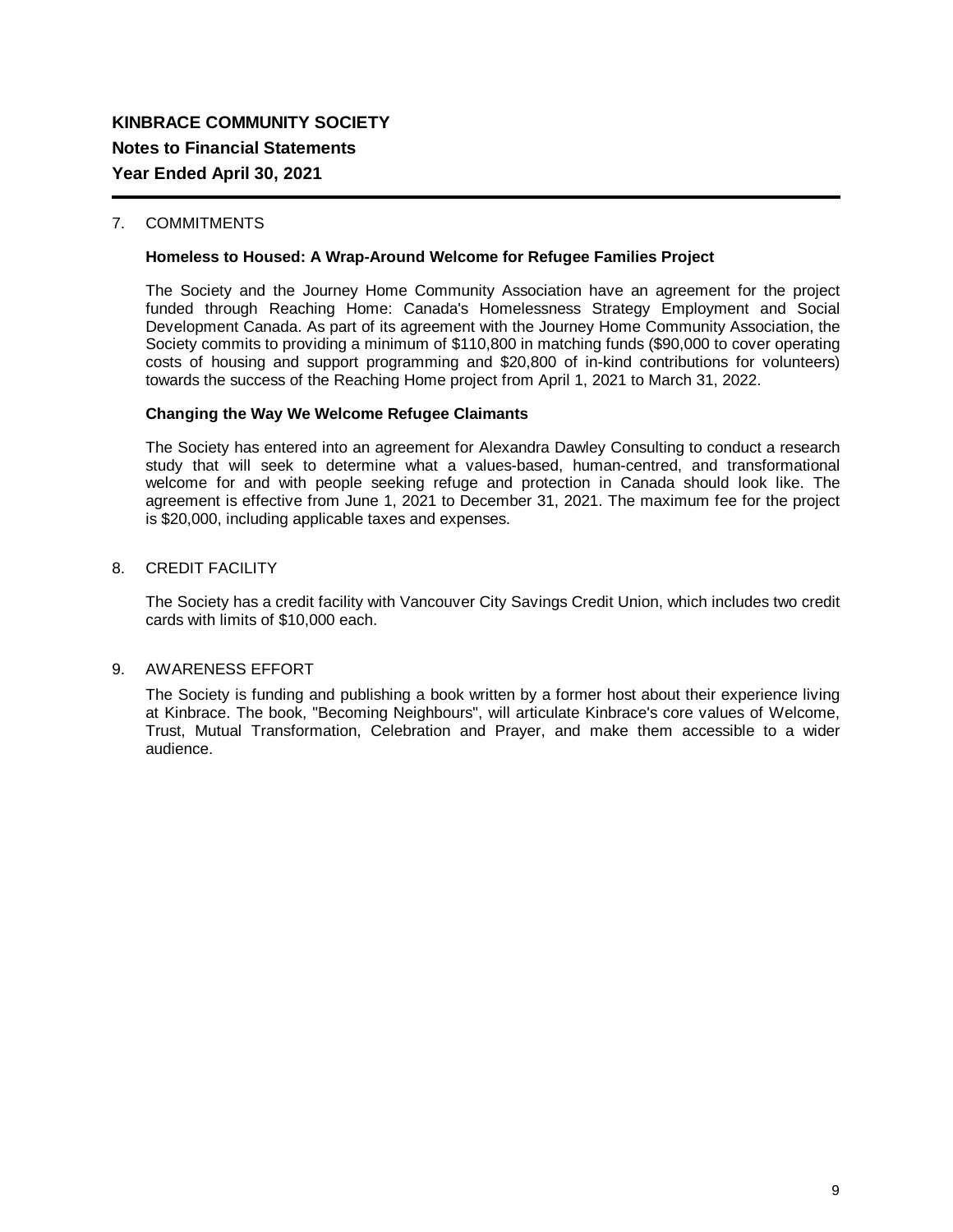### 10. IMPACT OF COVID-19

In March 2020, the World Health Organization declared a global pandemic due to the novel coronavirus (COVID-19). The situation is constantly evolving, and the measures put in place have had multiple impacts on local, provincial, national, and global economies.

The COVID-19 pandemic continued to impact the Society's operations during the year.

The Society obtained \$146,310 of contributions from other not-for-profit organizations to respond to COVID-19. This funding was used to offset the increased costs of the pandemic, including but not limited to deep cleaning, personal protective equipment, gift cards for residents' basic needs, emergency housing and moving funds. It also allowed Kinbrace to create safe outdoor spaces for refugee claimants and staff.

Kinbrace's rental income decreased as fewer refugee claimants were able to enter Canada due to COVID-19 border closures. However, overall revenue increased as a result of additional grant opportunities and increased participation in the Ride for Refuge.

Due to COVID-19 restrictions on gatherings and events, there were decreases in costs such as meals and food and transportation. Kinbrace was also not able to hold its annual camping trip.

The Society received the Canada Emergency Wage Subsidy for May - August 2020, November 2020, and April 2021. The total received was \$131,971. This amount has been credited to income and disclosed separately on the Statement of Revenues and Expenditures and Changes in Net Assets.

### 11. FINANCIAL INSTRUMENTS

The Society is exposed to various risks through its financial instruments and has a comprehensive risk management framework to monitor, evaluate and manage these risks. The following analysis provides information about the Society's risk exposure and concentration as of April 30, 2021.

### *Credit risk*

Credit risk arises from the potential that a counterparty will fail to perform its obligations. The Society is exposed to credit risk on its cash and cash equivalents, term deposits and receivables. Cash equivalents and term deposits are deposited in reputable major Canadian financial institutions to limit credit risk. The credit risk associated with the non-receipt of receivables is not considered significant, as the Society's receivables are primarily from grantors.

### *Interest rate risk*

Interest rate risk is the risk that the value of a financial instrument might be adversely affected by a change in the interest rates. The Society is exposed to interest rate risk primarily through its cash equivalents and term deposits. In seeking to minimize the risks from interest rate fluctuations, the Society manages exposure through its normal operating and financing activities. Although interest rates have decreased due to economic conditions arising from COVID-19, the Society is not subject to significant variations in interest rates as it invests for terms of at least one year.

Unless otherwise noted, it is management's opinion that the Society is not exposed to significant other price risks arising from these financial instruments.